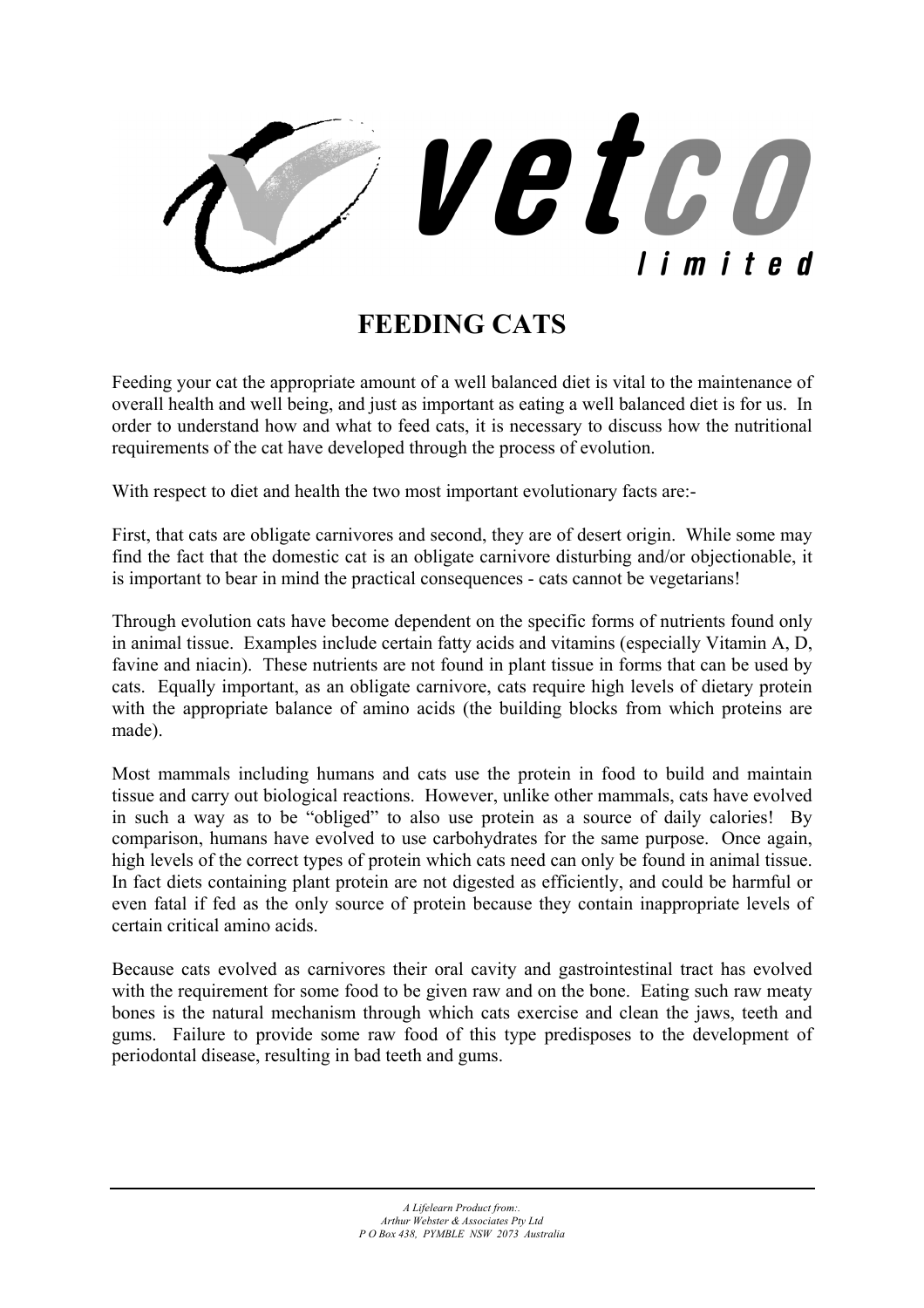The second evolutionary fact unique to the domestic cat is that its ancestors were of desert origin. Subsequently there are many aspects of cat life that are different than other mammals. On a practical basis, because their desert origin allows them to conserve water more efficiently cats can drink less water per day than a dog of similar size. Fresh drinking water should of course always be provided. However, do not be alarmed if it is not always used. In fact some cats fed moist foods get most of their water directly from the food and their owners rarely see the cat actually drink!

In addition to these unique nutritional requirements, it is also important to consider the normal feeding behaviour of the domestic cat. Left to their own devices a proportion of cats are "nibblers' and they will eat small meals frequently throughout the day and night. In fact, depending on the individual and the type of food, some cats will eat from 12 - 20 meals a day! This is especially true for dry foods, whereas moist foods (tinned or canned) are usually consumed quickly as larger meals. Furthermore, as anyone that has ever owned a cat can attest, they can be "finicky"! This simply reflects the fact that a cats eating behaviour is influenced by the texture, odour, temperature, and flavour of food. Whereas dogs may be content eating one particular flavour of food, recent studies reveal that cats do in fact become "bored" and prefer a variety of flavours! This explains why so many popular cat foods are available in different flavours. Also food temperature influences odour, and like us cats prefer food that "smells good". Since warm food has more odour or smell it is more readily eaten. This is useful when cats are ill, they can be encouraged to eat simply by warming the food.

With the unique nutritional requirements and feeding behaviour of the domestic cat in mind, it is easy to appreciate practical recommendations for feeding. First, fresh clean drinking water should be available all the time.

## **Feeding kittens**

Early in life kittens need to eat often! They need relatively larger quantities of food because they are growing rapidly, but have limited space in their tiny stomachs!

At **eight weeks** they need about **4 meals a day**.

By **6 months** the need for food is decreased as kittens are about 75% "grownup" and can be fed **2 meals a day**.

A good quality kitten food has some advantages over adult cat food since it has been specially formulated, however most nutritionally complete cat foods (formulated for adults) are suitable for kittens older than 8-10 weeks of age. Because of their rapid growth any nutritional "mistakes" made during kittenhood will have more severe consequences. Kitten foods are specially formulated to provide the nutrients needed to meet the demands of rapid growth in a compact form when food intake is limited by tiny stomachs! It is very important to feed kittens a range of different flavours and textures in the first 6 months of their life. This gives them cosmopolitan tastes! It is also vitally important to introduce a range of raw meaty bones at this stage so they get used to chewing and tearing apart 'natural food'. This helps with teething. Remember raw meaty bones should not be cooked prior to feeding. Examples suitable for kittens include chicken wings and necks, lamb shanks etc.